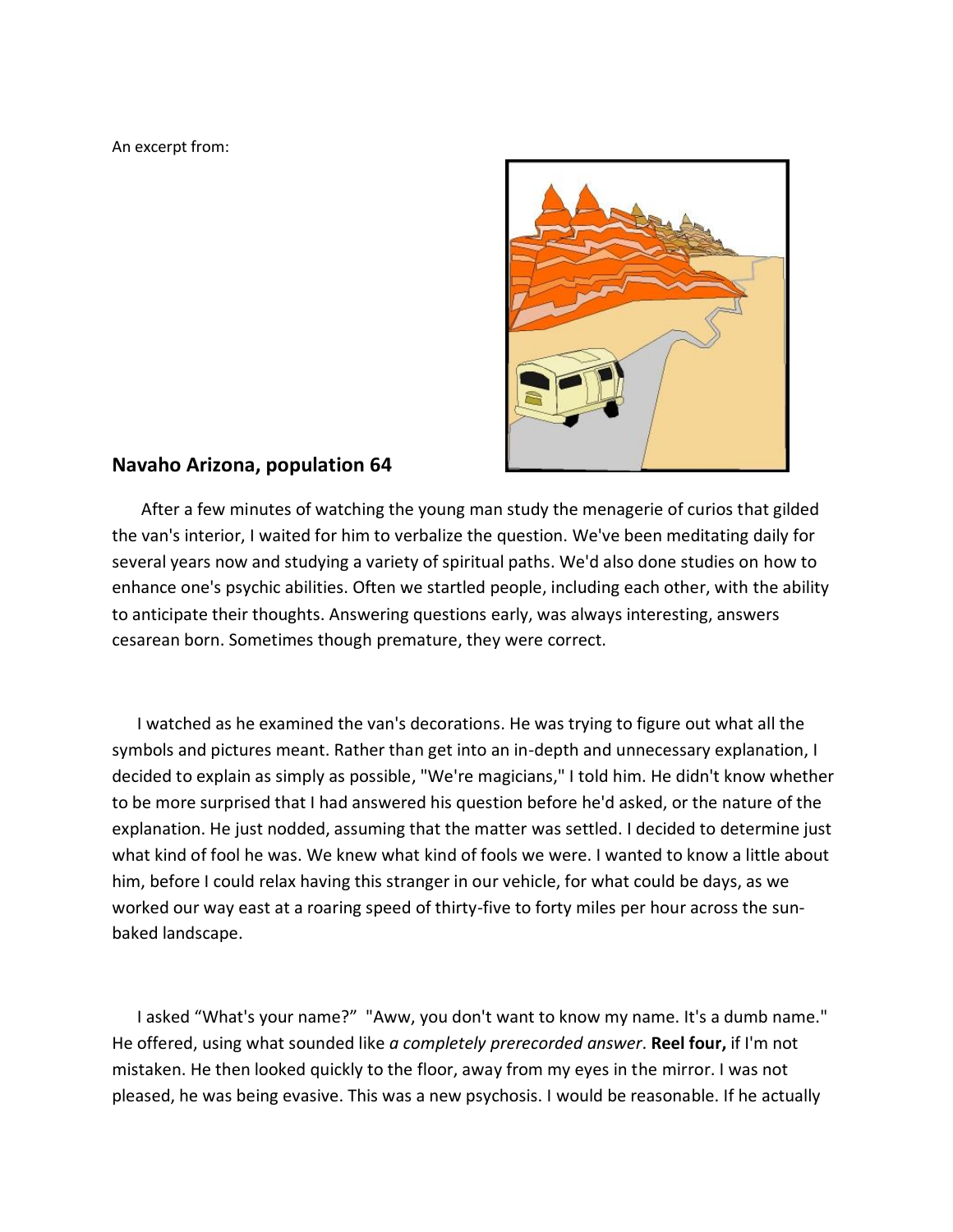didn't like his "REAL NAME" he could have done what many of our tribe had done, create a new more exciting persona. Renew and refresh voila' ! A new tag is born. He just wasn't that creative. Didn't know he had the option. He was, honestly ashamed of his name. No not a matter of danger, I realized, just embarrassment. I got a flash, a fix! My wife looked at me with disbelief, is this guy for real? I saw her train of thought. He didn't think he had an alternative, to "HIS... DUMB... NAME".

 We had friends who renamed themselves regularly. I'd worn several names myself, in just the last few years settling with my initiation name of NEMO as my current favorite. We knew a Peacemaker, Tree, a Bear, an Asha and a Double A, of course we also knew innumerable Rainbows, Sunshines and even an Om Susannah. During a particularly psychedelic epoch, I went by "*Peter Purple*". I saw the answer, and I leapt for it.

 My muse suggested that if I was bold, I could give our young friend a new insight to his name. My skeptical self roared back on his heels and nearly toppled over, are YOU KIDDING? This boy has a problem with his name and you think you can give him INSIGHT? Slip him an instant tab of self knowledge from your lofty height of hippie-wisdom? We'd just seen rough hippie wisdom, and it wasn't pretty. You think that your gleanings from the wisdom of the east can assist? Your philosophy studies have given you the right to assume that you could "HELP" this boy? How presumptuous!

 Still so gently into my ear, my muse whispered "give it a go". Why not? I began gingerly walking out on the frozen lake. I turned back to him and said, "I bet there is something so wonderful, about your name, if you tell me. I will tell you something amazing about it. I will tell you something about your name that makes your name majestic."

 My darling looked over, in complete disbelief. "Nah," he said. "I got a really dumb name." I said, "What do you have to lose?" He shrugged, and said, wincing just to pronounce it. "Mah names' Homer." He said, looking at the floor. "Homer," I relaxed, "are you kidding, that's a wonderful ancient name." "Nah," he said, "it's just dumb." *HOMER, HOMER*. You could hear from the way he said it, his own name was a curse, a word of disparagement, it had been used against him and he dragged it around, like a two hundred and fifty pound weight. He hurt, each time he forced himself to say it. *Hang up your shingle, bingle*.